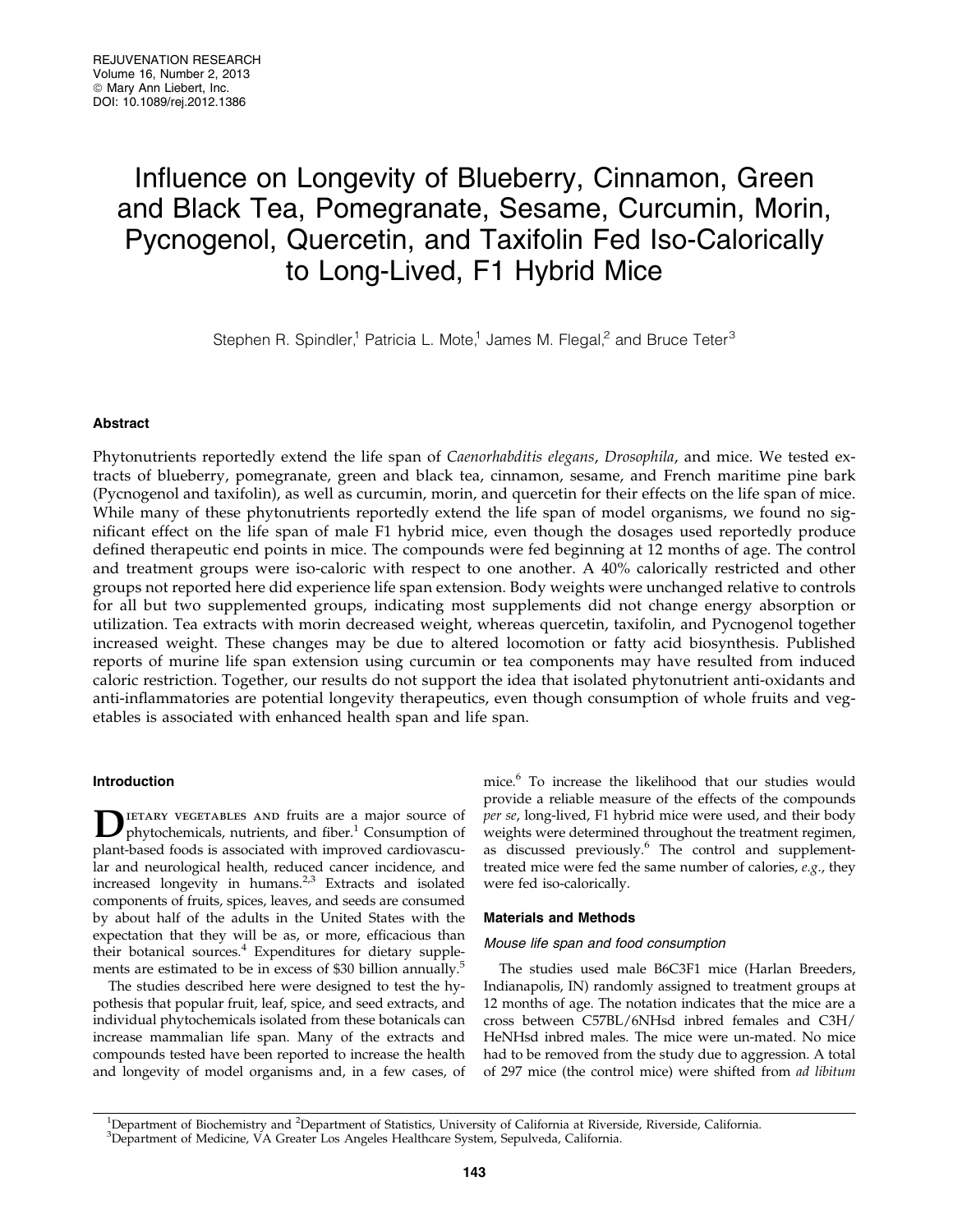chow feeding (Diet # 5001, Purina Mills, Richmond, IN) to daily feeding with 13.3 kcal/day per mouse of control diet (AIN-93M, Diet No. F05312; Bio-Serv, Frenchtown, NJ). Groups of 36 mice were shifted to daily feeding with an identical quantity of control diet supplemented with the compounds indicated in Table 1. The 40% calorie restriction (CR) group (36 mice) was shifted to 11 kcal/day per mouse of AIN-93M 20% Restricted Diet for 2 weeks, and thereafter to 7.46 kcal/day of AIN-93M 40% Restricted Diet (Diet No. F05314, Bio-Serv). The 20% and 40% CR diets were fortified so that the mice received fewer calories in the form of carbohydrates than the other groups but approximately equal amounts of fat, protein, vitamins, and minerals. Carbohydrate restriction was used because good experimental design specifies that to the degree possible only one variable should be changed at a time to simplify the interpretation of results. All mice were fed daily between 9 a.m. and 2 p.m. As the study progressed, feeding concluded sooner as the number of mice declined. Mice were moved as numbers declined to maintain densities of two to four per cage. Food consumption and mouse health were monitored at the time of feeding, and any un-eaten food was noted. With few exceptions, all food was eaten each day. The drugs were mixed with powdered diet and cold-pressed into 1-gram pellets by Bio-Serv. The food was stored moisture free at  $4^{\circ}C$  until used. The mice drank acidified (pH 4.0) tap water ad libitum. Acidification greatly reduces Pseudomonas colonization of water bottles and sippers, as well as the nasopharynx and intestines of mice.<sup>7,8</sup> The mice were weighed bi-monthly. The mice were maintained in shoebox cages with 0.22-micron covers, under barrier conditions, four per cage, on a 12-hr light/dark cycle at 22-C and 56% humidity. Bedding was sterilized with radiation. The health of the mice was examined twice daily by laboratory staff and weekly by a veterinarian. Dead mice were stored at –20°C until necropsy. Two sentinel Swiss Webster female mice were housed in each vivarium room with mice for this study. They were exposed to dirty bedding from the cages in that room, and this

Table 1. Dosages of the Supplements

| <i>Treatment</i>                                  | Concentration<br>in food<br>(mg supplement/<br>kg diet) <sup>a</sup> | Approximate<br>daily dose<br>(mg supplement/kg<br>body weight/day) |  |  |  |  |  |
|---------------------------------------------------|----------------------------------------------------------------------|--------------------------------------------------------------------|--|--|--|--|--|
| Blueberry extract                                 | 684                                                                  | 73                                                                 |  |  |  |  |  |
| Cinnamon extract                                  | 438                                                                  | 47                                                                 |  |  |  |  |  |
| Curcumin $(0.1\%)$                                | 1000                                                                 | 106                                                                |  |  |  |  |  |
| Curcumin $(0.2\%)$                                | 2000                                                                 | 212                                                                |  |  |  |  |  |
| Green tea extract                                 | 931                                                                  | 99                                                                 |  |  |  |  |  |
| Green tea extract,<br>Black tea extract,<br>morin | 931, 440, 500                                                        | 99, 47, 53                                                         |  |  |  |  |  |
| Pomegranate extract                               | 818                                                                  | 67                                                                 |  |  |  |  |  |
| Quercetin, <sup>b</sup> taxifolin,<br>Pycnogenol  | 584, 630, 94                                                         | 62, 67, 10                                                         |  |  |  |  |  |
| Sesame extract<br>$(sesamin)^c$                   | 4.94                                                                 | 525                                                                |  |  |  |  |  |

<sup>a</sup>The concentrations are for the components listed less excipient. <sup>b</sup>Quercetin was dissolved in the corn oil component of the AIN-93M diet.

An equivalent volume of corn oil was removed from the diet.

treatment was renewed weekly. Quarterly, the sentinels from each room were tested serologically by Idexx Radil for Mycoplasma pulmonis, ectromelia virus, epizootic diarrhea of infant mice virus, lymphocytic choriomeningitis virus, mouse hepatitis virus, murine norovirus, mouse parvovirus (MPV), mouse minute virus, pneumonia virus of mice, respiratory enteric orphan virus-3 (REO3), Sendai virus, and Theiler's encephalomyelitis virus. Sentinels also were tested for Aspiculuris tetraptera by fecal flotation and for Syphacia obvelata, S. muris, Myobia musculi, Mycoptes musculinus, and Radfordia affinis using tape tests. On one occasion (1/30/2009), when the mice were approximately 450 days old, sentinels from one of five rooms housing the mice returned a positive immunological test for MPV. Feces from all cages in that room and from cages in the other rooms were immediately tested for MPV using a polymerase chain reaction assay (Charles River Laboratories), which returned uniformly negative results. Positive controls were used. Thereafter, all serological tests for all the sentinels from all rooms tested uniformly negative for all pathogens. This study was approved by the Institutional Animal Care and Use Committee at the University of California, Riverside.

### Statistical analysis

For the survival data, Kaplan–Meier survival curves were compared using the Gehan-Breslow–Wilcoxon test implemented in GraphPad Prism 5.01. The tests were not adjusted for multiple testing. For body weight, the significance of the differences between groups were judged using a linear mixed effects model.<sup>9,10</sup> Specifically, we modeled the mean response by a set of fixed effects assumed to be shared by mice and a set of random effects that are unique to a particular mouse. Additionally, our model imposes a common intercept because all mice were on the same diet at the time of the first measurement. We denote  $Y_{i}$  as the weight of mouse i  $\in \{1, \ldots 657\}$  for diet  $j \in \{1, 4, 11, 25, 29, 32, 33, 36, 49, 52, 62\};$ where diet 1 is the control diet, 4 is 40% CR diet, 11 the blueberry diet, 25 the cinnamon diet, 29 the Tea/morin diet, 32 the 0.1% curcumin diet, 33 the 0.2% curcumin diet, 36 the green tea diet, 49 the pomegranate diet, 52 the sesame diet, and 62 the quercetin/taxifolin/Pycnogenol-containing diet; taken at time  $t \in \{0, 30, 91, 152, 213, 274, 335, 395, 456, 517,$ 578, 639, 700, 760, 821, 882, 943, and 1004}, where the numerals correspond to numbers days on the diets. Our analysis uses the linear mixed model,  $Y_{ijt} = \beta_0 + \beta_1 t + \beta_2 t^2 + \beta_{1j} t + \beta_{2j} t^2 +$  $b_{0i} + b_{1i}t + b_{2i}t^2 + e_{ijt}$ ; where  $\beta_0$  is the global intercept,  $\beta_1$  and  $\beta_2$ are the control diet quadratic coefficients,  $\beta_{1j}$  and  $\beta_{2j}$  are diet-specific coefficient adjustments for diet  $j$ , and  $e_{ijt}$  is the measurement error. Note that  $\beta_{11}$  and  $\beta_{21}$  will be zero for mice within the control group, *i.e.*, when  $j = 1$ . Further, we denote the subject specific random effects as  $b_{0i}$ ,  $b_{1i}$ , and  $b_{2i}$  for  $i \in \{1,...670\}$ , and hence we allow each mouse to have a subject specific quadratic trajectory. Use of these random effects induces a suitable covariance model for the data in this study. Application of a Bayesian information criterion (BIC) model selection criteria suggests that the 40% CR and tea/ morin diets show significant weight loss, whereas the mice consuming the quercetin/taxifolin/Pycnogenol diet maintained a significantly higher weight than the control group and the groups consuming the other diets.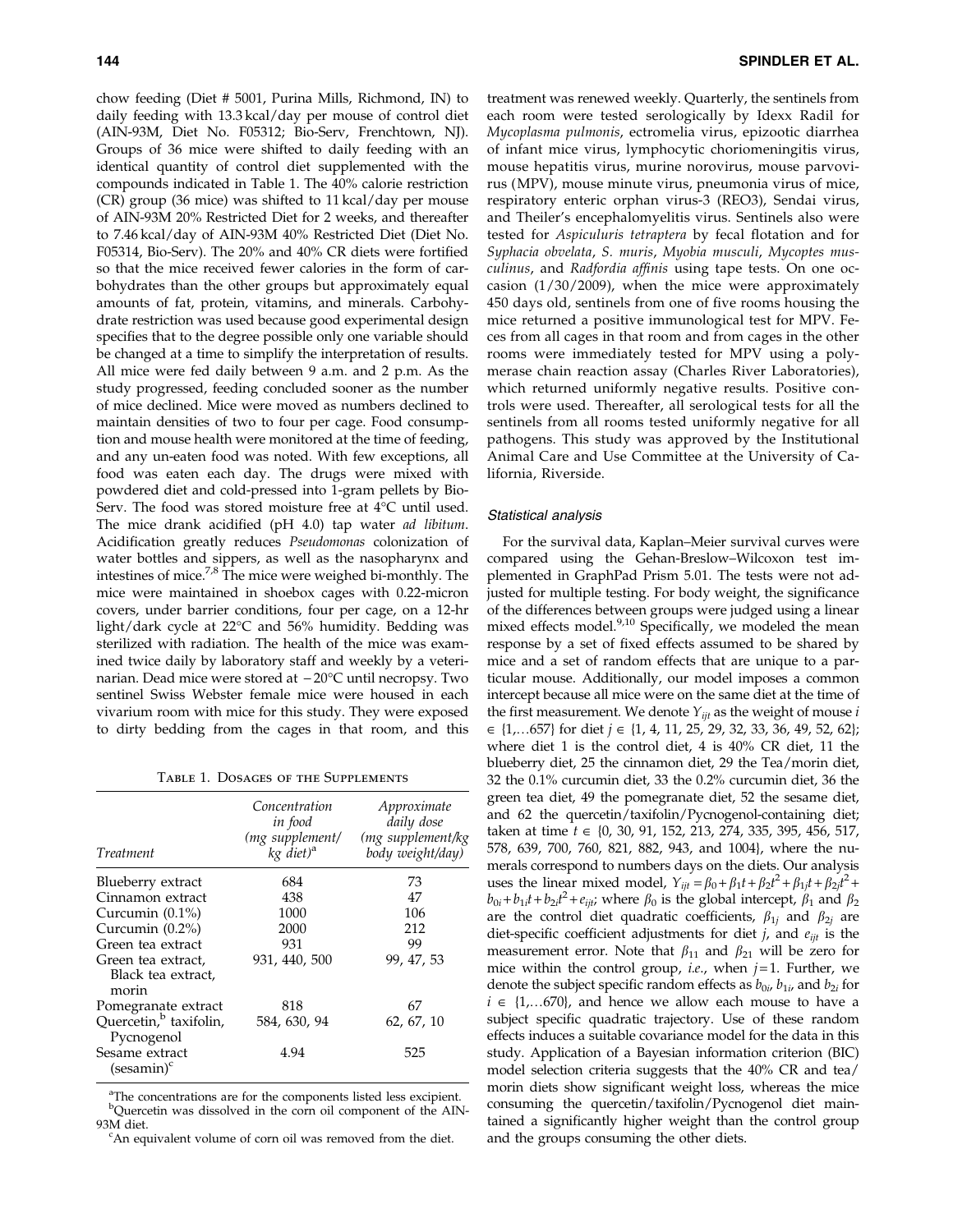### LONGEVITY EFFECTS OF PHYTONUTRIENTS 145

#### Sources of dietary supplements

Blueberry and pomegranate (Punica granatum) extracts were formulated by the Life Extension Foundation; black tea extract was formulated by Solaray; cinnamon extract was formulated by Pure Encapsulations; microencapsulated curcumin was a gift from Verdure Sciences; green tea extract was formulated by Now; Pycnogenol was formulated by Source Naturals; quercetin was formulated by Jarrow; and sesamin was formulated by SciVation. All of the previously listed compounds were purchased from the least expensive vendors. Morin was from Sigma and taxifolin from APAC Pharmaceuticals.

# **Results**

# Life span results

The natural products tested in these studies were extracts of blueberry, pomegranate, green and black tea, cinnamon, sesame, French maritime pine bark (Pycnogenol), curcumin, quercetin, and taxifolin. We used a microencapsulated form of curcumin designed to increase its bioavailability.<sup>11,12</sup> Most of the extracts and supplements tested have been described as anti-oxidants or anti-inflammatories (see the Discussion section). The doses for each of the compounds are shown in Table 1.The agents were cold packed into the food, which was the chemically defined AIN-93M diet. The supplemented diets were fed iso-calorically to male B6C3F1 mice beginning at 12 months of age. Because the food was administered daily in measured amounts, un-eaten food could be noted and the next day's allotment adjusted to maintain the daily quota of calories. None of the agents significantly altered the life span of the mice, as judged by comparing Kaplan–Meier survival curves using either the Gehan–Breslow-Wilcoxon or the Mantel–Cox statistical tests (Figs. 1–5). In contrast, 40% CR, begun at 12 months of age, resulted in a highly significant 23% extension of median life span and also extended maxi-



FIG. 2. Life span of mice fed a control diet or a diet containing cinnamon extract or sesamin extract.

mum life span ( $p < 0.001$ ; Fig. 5). Statistically significant life span extension also was found in seven other treatment groups from this study (e.g., ref. 13). These positive results demonstrate that, despite their long life spans, the mice were responsive to longevity-extending treatments begun at 1 year of age under these husbandry conditions.

This study was part of a larger study using a total of 2400 mice in which groups of 36 treated mice and 297 control mice were used to maximize the number of treatment groups.<sup>14</sup>



Control: Median 100 survival 983 days 80 Curcumin 0.1%: Median Percent survival survival 1000 days, Mantel-Cox P=0.2096. 60 Gehan-Breslow-Wilcox Control  $P = 0.6348$ Curcumin (0.1%) Curcumin (0.2%) 40 ☎ Curcumin 0.2%: Median survival 941 days, 20 Mantel-Cox P=0.3529, Gehan-Breslow-Wilcox  $P = 0.5790$ 800 1000 600  $1200$ 1400 Survival (days)

FIG. 1. Life span of mice fed a control diet or a diet supplemented with blueberry extract or pomegranate extract.

FIG. 3. Life span of mice fed a control diet or a diet containing one of two concentrations of curcumin.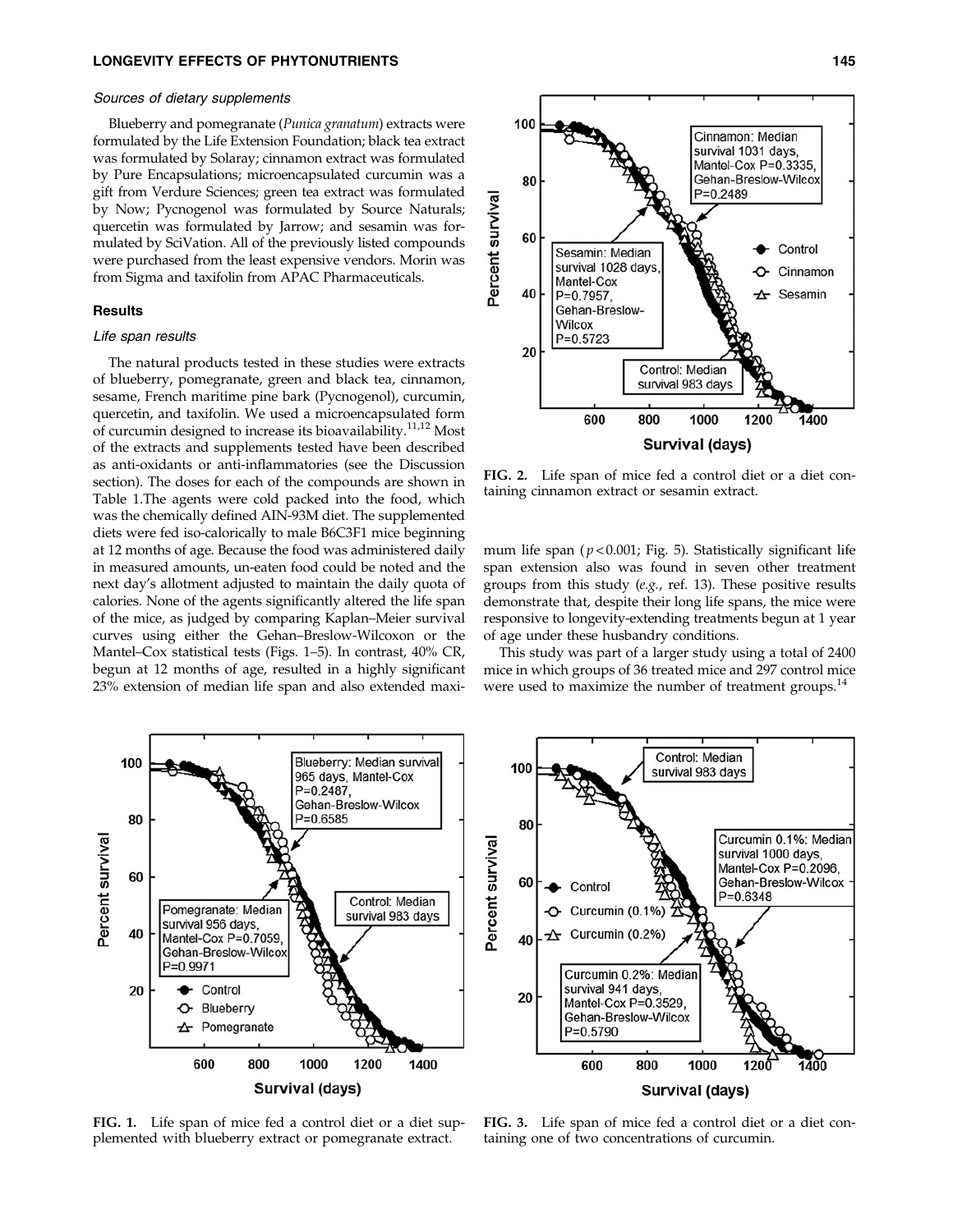

FIG. 4. Life span of mice fed a control diet or a diet supplemented with green tea extract alone or with green and black tea extract and morin combined.

# Food consumption and body weight

The body weights of the mice are shown in Fig. 6. The mice were randomly assigned to groups at 1 year of age. After their shift to the defined diets at that time, the weights of the supplemented groups were not different than those of the controls, with two exceptions. The median weight of the mice fed the diet supplemented with green tea, black tea, and



FIG. 5. Life span of mice fed a control diet, a 40% calorie restricted (CR) diet, or a diet containing quercetin, Pycnogenol, and taxifolin. The life span data for the 40% CR diet fed mice were published previously and are used by permission.<sup>5</sup>



FIG. 6. Body weight of the mice in each group. For clarity, error bars were omitted. The groups fed the 40% calorie restricted (CR) and tea/morin diets were significantly underweight relative to the controls, whereas the group fed the quercetin/taxifolin/Pycnogenol-containing diet was significantly heavier than the controls (see Materials and Methods for details regarding the statistical analysis). The body weights of the CR mice have been published previously and are used by permission.<sup>9</sup>

morin (tea/morin diet) was significantly less than that of the controls at every age (Fig. 6). Because the mice ate all of their food (Table 2), they either absorbed fewer calories or metabolized the calories more quickly. These effects may be due to increased spontaneous locomotion or reduced fatty acid synthesis (see Discussion). In contrast, the quercetin-, taxifolin-, and Pycnogenol-supplemented group was heavier than the controls, perhaps due to either increased absorption or decreased use of calories. With these exceptions, there were only sporadic differences between the weights of the other groups and the controls (Fig. 6). Because the ratio of food consumption to body weight was not different for these groups, most of the supplements had no apparent effect on the rates of energy adsorption or use and therefore on the metabolic rate.

All of the mice gradually lost weight after they were shifted from chow to the AIN diets, even though all of their food was eaten each time (Table 2). Despite this weight loss, they appear to have been close to ad libitum caloric intakes. The control and most treated groups weighed  $\sim$  41 grams at 665 days of age, 300 days after the switch to the AIN diets (Fig. 6). This is approximately the same weight as chow fed to B6C3F1 male mice of the same age.<sup>15</sup> The weight loss that occurred after 2 years of age was probably due to the characteristic loss of body weight by B6C3F1 mice during aging.<sup>15</sup>

#### **Discussion**

The work presented here does not support the notion that fruit, leaf, spice, and seed phytonutrient extracts and isolated phytonutrients extend murine life span when they are fed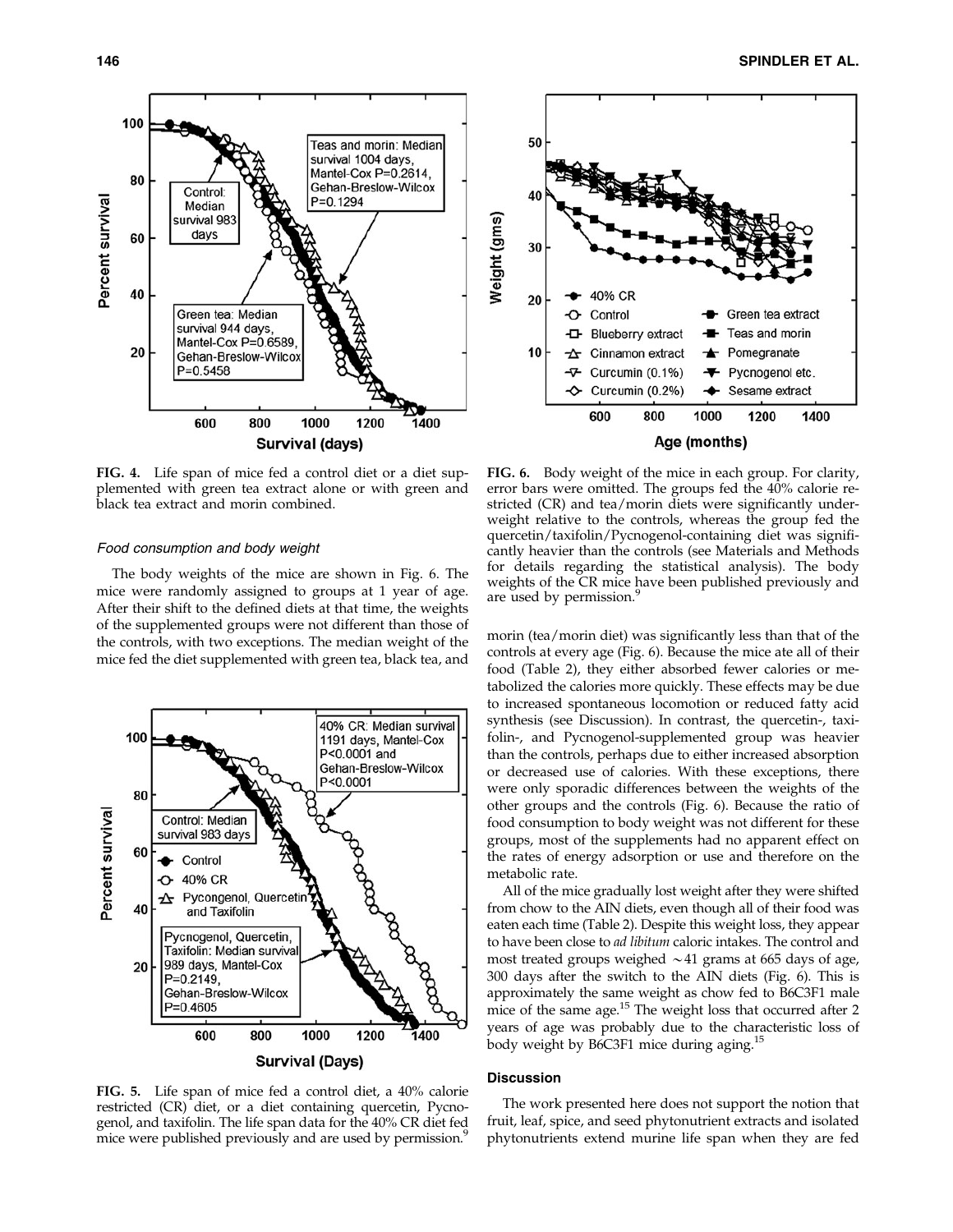Table 2. Food Consumption of the Treated Mice As a Percent of Control Food Consumption

|                                       | Age $(days)^a$ |        |       |       |       |       |       |                                           |       |       |       |       |       |       |
|---------------------------------------|----------------|--------|-------|-------|-------|-------|-------|-------------------------------------------|-------|-------|-------|-------|-------|-------|
| Diet                                  | 456            | 487    | 517   | 548   | 578   | 608   | 639   | 669                                       | 700   | 730   | 760   | 791   | 821   | 852   |
| Blueberry extract                     | 99.0           | 99.9   | 100.1 | 100.0 | 100.0 | 100.0 | 100.1 | 100.1                                     | 99.8  | 99.8  | 98.6  | 98.6  | 95.5  | 95.5  |
| Cinnamon extract                      | 99.7           | 99.8   | 100.0 | 100.0 | 100.0 | 100.0 | 100.1 | 100.1                                     | 100.1 | 100.1 | 100.0 | 100.0 | 100.0 | 99.8  |
| Curcumin $(0.1\%)$                    | 99.3           | 100.0. | 100.0 | 100.0 | 100.0 | 100.0 | 100.1 | 100.1                                     | 100.0 | 100.1 | 100.0 | 100.0 | 99.1  | 98.4  |
| Curcumin $(0.2\%)$                    | 99.3           | 99.5   | 100.0 | 100.0 | 100.0 | 99.7  | 100.1 | 100.1                                     | 99.7  | 99.0  | 99.9  | 100.0 | 99.8  | 100.0 |
| Green tea extract                     | 99.1           | 99.6   | 99.1  | 99.4  | 100.0 | 10.0  | 99.9  | 100.1                                     | 100.0 | 100.0 | 99.7  | 99.7  | 99.2  | 100.0 |
| Green and black tea<br>extract, morin | 94.5           | 95.7   | 98.3  | 99.8  | 100.0 | 100.0 | 99.8  | 99.8                                      | 99.9  | 100.1 | 99.9  | 99.8  | 100.0 | 100.0 |
| Pomegranate extract                   | 99.3           | 99.8   | 100.1 | 100.0 | 100.0 | 100.0 | 99.9  | 100.1                                     | 100.0 | 99.7  | 99.9  | 100.0 | 100.0 | 100.0 |
| Quercetin, taxifolin, Pycnogenol      | 99.6           | 99.7   | 99.9  | 100.0 | 100.0 | 100.0 | 100.1 | 100.1                                     | 100.1 | 100.1 | 100.0 | 100.0 | 99.8  | 100.1 |
| Sesame extract (Sesamin)              | 97.7           | 99.5   | 99.9  | 100.0 | 100.0 | 99.5  | 99.3  | 99.0                                      | 99.4  | 98.0  | 99.6  | 99.7  | 99.4  | 99.2  |
|                                       |                |        |       |       |       |       |       | $A_{\alpha\alpha}$ $(A_{\alpha\alpha})^a$ |       |       |       |       |       |       |

|                                                         | $118c$ ( <i>uuys)</i> |               |                |                |                |                |                |                |                         |                |                |                   |                |
|---------------------------------------------------------|-----------------------|---------------|----------------|----------------|----------------|----------------|----------------|----------------|-------------------------|----------------|----------------|-------------------|----------------|
| Diet                                                    | 882                   | 913           | 943            | 973            | 1004           | 1034           | 1065           | 1095           | 1125                    | 1156           | 1186           | -1217             | 1247           |
| Blueberry extract                                       | 97.3                  | 98.1          |                | 100.2 100.5    | 100.5          | 100.6          | 102.1          |                | 102.6 100.8             | 105.8          |                | 102.6 102.2 102.7 |                |
| Cinnamon extract                                        | 99.9                  | 100.0         | 100.2          | 100.7          | 100.5          | 100.6          | 101.1          | 102.6          | 107.2                   | 106.0          |                | 102.6 101.9       | 101.9          |
| Curcumin $(0.1\%)$                                      | 100.0                 | 99.6          | 100.2          | 100.7          | 100.5          | 100.6          | 101.8          | 102.5          | 107.1                   | 106.0          | 102.6          | 102.2             | 102.5          |
| Curcumin $(0.2\%)$                                      | 99.5                  | 99.7          | 100.1          | 100.6          | 100.4          | 99.7           | 101.9          | 102.3          | 107.2                   | 105.8          | 102.2          | 101.7             | 102.7          |
| Green tea extract                                       | 99.9                  | 99.6          | 100.1          | 100.7          | 100.5          | 100.6          | 102.1          |                | 102.6 107.2             | 106.0          |                | 102.6 102.2       | 102.7          |
| Green and black tea<br>extract, morin                   | 99.7                  | 100.0         | 100.2          | 100.7          |                | 100.5 100.5    |                |                | 100.4 102.4 106.3 102.5 |                | 100.3          | 100.2             | 97.8           |
| Pomegranate extract<br>Quercetin, taxifolin, Pycnogenol | 100.0<br>99.3         | 100.0<br>99.1 | 100.2<br>100.0 | 100.5<br>100.7 | 100.5<br>100.5 | 100.6<br>100.4 | 102.1<br>102.0 | 102.3<br>102.6 | 107.2<br>107.2          | 106.0<br>106.0 | 102.6<br>102.6 | 102.2<br>102.2    | 102.7<br>102.4 |
| Sesame extract (Sesamin)                                | 100.0                 | 100.0         | 100.2          | 100.7          | 100.4          | 100.4          | 97.7           | 96.5           | 104.4                   | 102.1          | 97.2           | 98.3              | 102.7          |

a Values shown are the food consumption as a percent of control for all mice alive in each group at the age indicated. Mean food consumption was not statistically different at any age compared to control as judged using two sample t-tests.

iso-calorically to long-lived F1 mice. These results are in contrast to previous reports indicating that many of the tested compounds extend the life spans of nematodes, flies, and/or mice. Our results are not due to a general lack of responsiveness of these mice to treatments, since they responded to  $\beta$ -adrenergic receptor blockers,<sup>13</sup> CR (Fig. 5), and other compounds (data not shown). One interpretation of our results and those in previous reports is that longevity studies in lower eukaryotes and enfeebled rodents are prone to false positives. However, it is clear that at least some compounds that increase the life span of lower eukaryotes do increase the life span of iso-calorically fed F1 mice (e.g. ref. 13). Because many of the compounds we tested are thought to be biologically relevant anti-oxidants, our studies are consistent with the growing body of literature suggesting that oxidative stress may play a more limited role than once thought in determining the life span of healthy mammals.<sup>16</sup>

We used F1 hybrid mice for these studies because they are heterozygous for all alleles that differ between the parental strains. They tend to be more robust and longer lived than their inbred parents.<sup>6</sup> The mice also were fed iso-calorically, rather than being fed ad libitum, as is the practice in most supplement-feeding studies. In ad libitum feeding studies, supplement-related food aversion could lead to reduced caloric consumption, and hence to CR-related life span extension. We found that approximately half of the supplements fed to mice reduce *ad libitum* food consumption.<sup>6</sup> We also monitored body weight regularly.

The possible reasons the mice supplemented with the tea/ morin diet were underweight despite consuming the same number of calories as the control group are not known. However, this may be related to either the caffeine or tea polyphenols in the diet. Caffeine and several of its metabolites are non-selective antagonists of the adenosine receptors, which promote increased locomotor activity and decreased weight and adiposity in mice.<sup>17-19</sup>Tea also contains a large number of polyphenolic flavonoids, including morin (a gallated catechin).<sup>20</sup> Many of these flavonoids are potent inhibitors of fatty acid synthase, a rate-limiting enzyme in fatty acid biosynthesis. $^{21}$  These inhibitors may also have reduced the weight of the treated mice. Because the tea and morin group did not experience an increase in longevity, we did not investigate its effect on body weight further.

A majority of the compounds tested in our study were previously shown to extend the life span of nematodes, flies, and/or mice. For example, blueberry extract, which is a rich source of phytonutrients, including flavonoids, was shown to extend the life span the nematode Caenorhabditis elegans $^{22}$ and the fly Drosophila melanogaster.<sup>23</sup> Blueberries also were reported to have beneficial neurological and cardiovascular effects in rats and humans.24–27 Pomegranate consumption is associated with decreased basal cell and squamous cell carcinoma risk in European populations,<sup>28</sup> and with amelioration of the adverse effects of metabolic syndrome.<sup>29</sup> Pomegranate juice and its specific components also may inhibit cellular and molecular processes required for the metastasis of prostate and breast cancer in mice.30–33 Curcumin, the major curcuminoid of the spice turmeric, or its metabolite tetrahydrocurcumin, reportedly extend the life spans of Drosophila,  $34-36$  C. elegans,  $37$  and mice.  $38$  However, the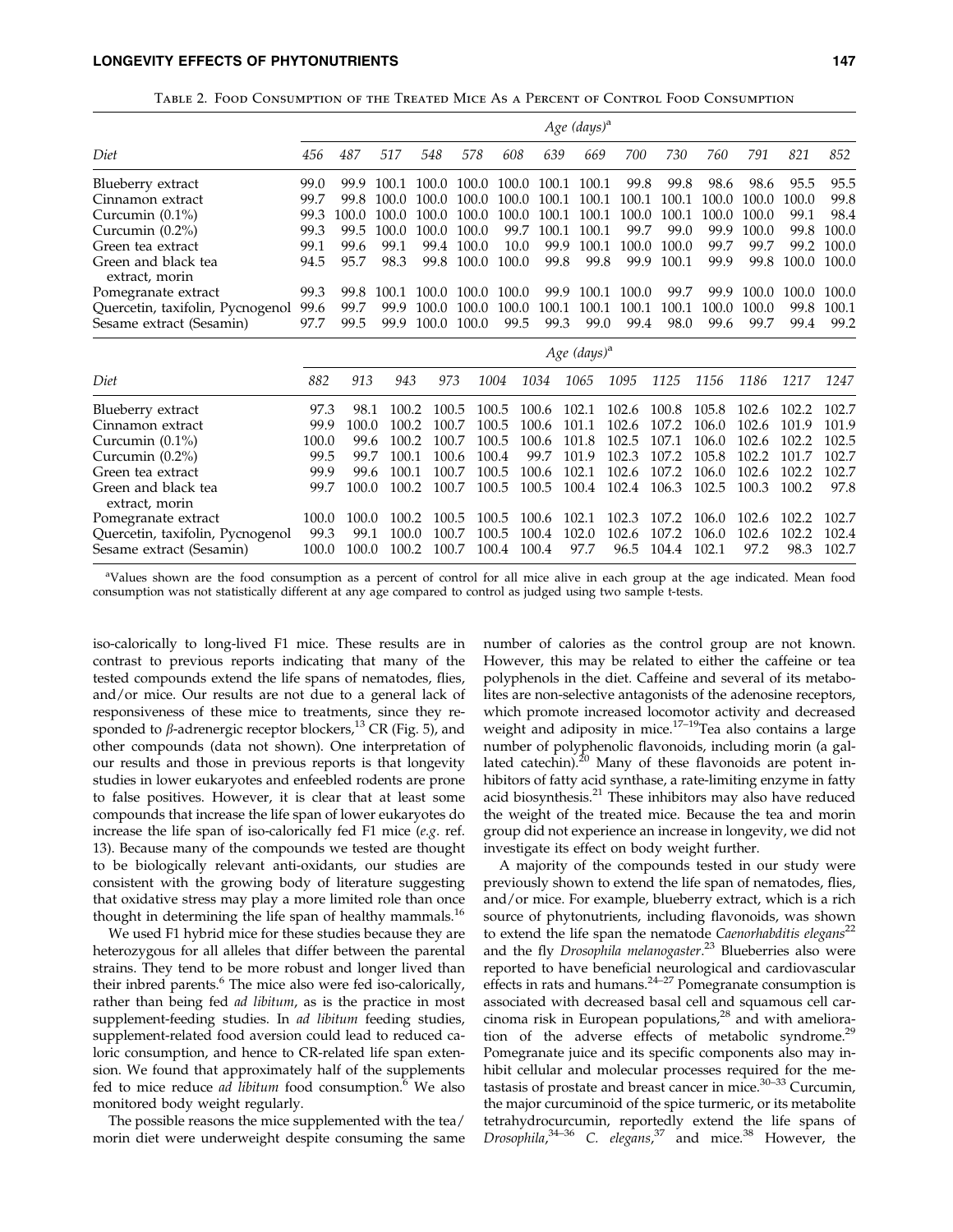published mouse study may be confounded by reduced caloric intake, since the treated mice weighed significantly less than the controls.<sup>38</sup> We found here that when caloric intake is unchanged, weight is not affected by curcumin and there is no effect on life span.

Tea leaf extracts contain principally epicatechins and theaflavins, and their gallated derivatives, in addition to many other compounds.<sup>39</sup> Positive health effects have been reported for tea leaf extracts and specific subcomponents. For example, daily consumption of green tea catechins delays memory regression in aged senescence-accelerated mice.<sup>40</sup> Morin, a plant flavone widely distributed in human foods such as tea, vegetables, fruits, and red wine, has anti-oxidant and anti-inflammatory activity.41,42 Morin has been reported to attenuate N-nitrosodiethylamine–induced hepatocellular carcinogenesis in rats.<sup>42</sup> Its anti-carcinogenic activities may stem from its inhibitory effects on fatty acid synthase.<sup>21</sup> Black tea extracts extend the life span of Drosophila,<sup>43</sup> whereas green tea polyphenols have been reported to both extend and to not extend mouse life span.<sup>12,38</sup> The flavonoid epigallocatechin gallate (EGCG), isolated from green tea, reportedly extends, $44$  or does not extend $45,46$  the life span of C. elegans. We found no effect of tea extracts or morin on the life span of our mice, in agreement with a similar study by others.<sup>12</sup>

Pycnogenol, a standardized, flavonoid, catechin, proanthocyanidin, and phenolic acid–rich extract of Pinus pinaster (French maritime pine) bark, $47$  is currently being evaluated in a randomized, placebo-controlled, double-blind, threearm clinical trial for its effects on human cardiovascular and cognitive brain health.<sup>48</sup> Taxifolin, a flavonoid component of Pycnogenol,<sup>47</sup> extends the life span of C. elegans.<sup>49</sup> Quercetin, which is structurally related to taxifolin, increases the life span of C. elegans<sup>50,51</sup>and Drosophila.<sup>52</sup> Despite these longevity effects in worms and flies, and the possible effects of Pycnogenol on human brain health, we found no effects of a cocktail composed of all three compounds on the longevity of mice. The literature regarding Pycnogenol and its components and metabolites is limited, and there is presently insufficient information for informed speculation as to why it increased the weight of our iso-calorically fed mice.

#### Drug dosages

The dosages used in these studies were chosen based on published studies associating specific dosages with welldefined health-related end points in mice. The dosages used are shown in Table 1. The oral administration of blueberry extract at 10–1000 mg/kg body weight to mice decreased hemangioendothelioma tumor growth in vivo and prolonged survival.<sup>53</sup> Black tea extract administered orally at 50 mg/kg body weight suppressed blood triglyceride levels after the oral administration of corn oil to male mice.<sup>54</sup> Cinnamon extract administered in drinking water at 100 mg/L led to a marked decrease in 56-kD amyloid $\beta$  (A $\beta$ ) oligomers and plaque number and an improvement in the cognitive behavior of a transgenic mouse model of Alzheimer disease.<sup>55</sup> Curcumin fed at 500 mg/kg chow (0.05%) reduced brain amyloid plaque burden, insoluble  $A\beta$  peptide, and carbonyls in Tg2576 APPsw transgenic mice.<sup>11</sup> Green tea extract at 500 and 1000 mg/kg in food attenuated hepatic steatosis by decreasing adipose lipogenesis and enhancing hepatic antioxidant defenses in  $ob/ob$  mice.<sup>56</sup> Morin administered at 500 mg/kg food protected against N-nitosodiethylamine– induced hepatocellular carcinogenesis in mice. $42$  Pomegranate extract administered to mice at 1000 mg/L in drinking water inhibited the development of prostate cancer in TRAMP mice and the growth of tumor xenografts in nude mice.<sup>32,33</sup> This dose is approximately equivalent to the dosage used in the present study, adjusted for the differences in food versus water consumption. Pycnogenol at 10 mg/kg body weight/day significantly reduced encephalomyocarditis virus–induced myocarditis by decreasing viral replication.<sup>57</sup> Quercetin at  $0.04\%$  (400 mg/kg food) and  $0.08\%$ (800 mg/kg food) decreased plasma glucose levels dose responsively, increased plasma adiponectin, improved plasma lipid and lipoprotein profiles, reduced thiobarbituric acid reactive substances, and elevated anti-oxidant enzyme level in the liver of C57BL/KsJ-db/db mice.<sup>58</sup> Sesamin at 5 grams/kg food attenuated intimal thickening and intercellular adhesion molecule-1 (ICAM-1) expression in the aortas of apolipoprotein E-deficient mice.<sup>59</sup> Taxifolin administered to male mice at 669 mg/kg in food reduced formalin/acetic acid, and carrageenan/bradykinin/dextran induced pain and edema more potently than did acetaminophen.<sup>60</sup>

#### Study design

We began compound treatment at 12 months of age. There were several rationales for this choice. First, at least some therapeutics have negative as well as positive effects on health and longevity.<sup>13</sup> Administering a compound beginning later in life confines the treatment to the time in life when the effects of aging are most pronounced. Second, the most useful and approvable human therapeutics may be those that are effective when treatment starts later in life, after growth, development and reproduction have ceased.<sup>61</sup> Third, at least some therapeutics are equally effective whether begun early or later in life. For example, rapamycin, a model longevity therapeutic, is approximately as effective whether treatment is begun at 9 or at 20 months of age. $62$ 

An un-balanced statistical design was employed, wherein a large group of control mice and smaller groups of treated mice were used to maximize the total number of study groups in the study (see, for example, ref. 14 for a discussion of this in the context of Weibull analyses). The sample sizes in this study are similar to those required for a Weibull survival analyses set up to have a 75% probability of detecting an 10% increase in mean life span with a  $1\%$  ( $\alpha \le 0.01$ ) probability of a false positive across 58 test groups.<sup>14</sup> There were 58 test groups used for these studies, and the statistics reported are not corrected for multiple testing.

# Summary

The results of the studies reported do not support the idea that extracts of blueberry, cinnamon, curcumin, green tea, black tea, morin, pomegranate, quercetin, Pycnogenol, taxifolin, and sesamin increase the life span of healthy male mice. The mice were fed daily, and both food consumption and body weight were measured. The supplements, with only two exceptions, did not affect energy absorption or utilization (metabolic rate). The results reported here do not support the idea that the consumption of isolated and concentrated botanical components enhances life span.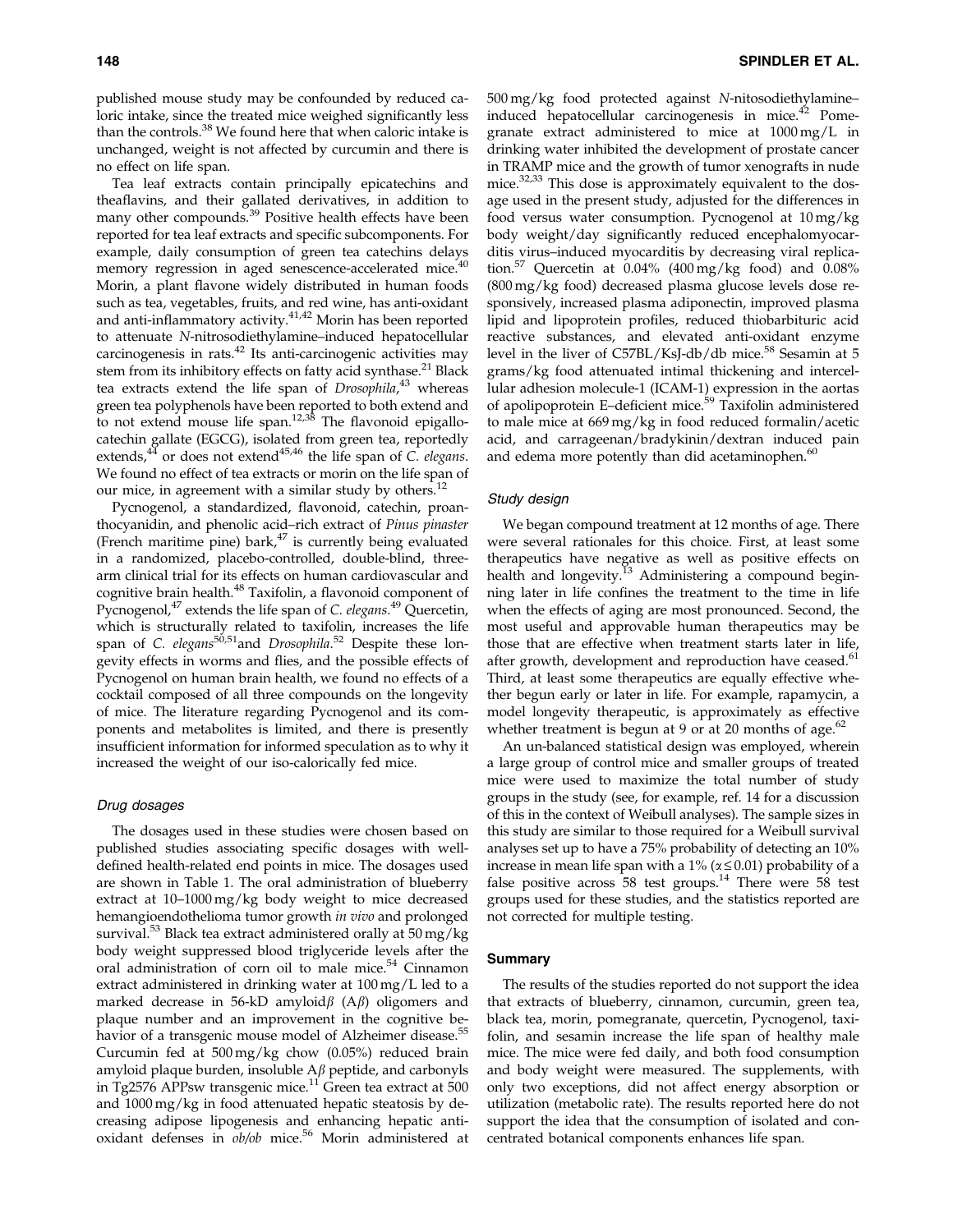#### Acknowledgments

The authors thank Ms. Carol Boyd for her invaluable help feeding and monitoring the mice. This work was funded by Alva, LLC, whose business is funding research. The funding organization and its members had no role in study design, data collection or analysis, decision to publish, or preparation of the manuscript.

# Author Disclosure statement

The authors declare they have no conflict of interest.

#### **References**

- 1. Slavin JL, Lloyd B. Health benefits of fruits and vegetables. Adv Nutr 2012;3:506–516.
- 2. Traka MH, Mithen RF. Plant science and human nutrition: Challenges in assessing health-promoting properties of phytochemicals. Plant Cell 2011;23:2483–2497.
- 3. Boeing H, Bechthold A, Bub A, Ellinger S, Haller D, Kroke A, Leschik-Bonnet E, Muller MJ, Oberritter H, Schulze M, Stehle P, Watzl B. Critical review: Vegetables and fruit in the prevention of chronic diseases. Eur J Nutr 2012;51: 637–663.
- 4. McCormick DB. Vitamin/mineral supplements: Of questionable benefit for the general population. Nutr Rev 2010; 68:207–213.
- 5. Office of Dietary Supplements, National Institutes of Health. http://ods.od.nih.gov/.
- 6. Spindler SR. Review of the literature and suggestions for the design of rodent survival studies for the identification of compounds that increase health and life span. Age (Dordr) 2012;34:111–120.
- 7. National Research Council. Infectious diseases of mice and rats. 1991;7:141–145.
- 8. National Institutes of Health. Manual of Microbiologic Monitoring of Laboratory Animals. 1994;151–154.
- 9. McCullagh P, Nelder JA. Generalized Linear Models, 2<sup>nd</sup> ed. Chapman & Hall/CRC Monographs on Statistics & Applied Probability, London, 1989.
- 10. Fitzmaurice G, Laird N, Ware J. Applied Longitudinal Analysis, 2nd ed. (Wiley Series in Probability and Statistics). John Wiley & Sons, Inc., Hoboken, NJ, 2011.
- 11. Begum AN, Jones MR, Lim GP, Morihara T, Kim P, Heath DD, Rock CL, Pruitt MA, Yang F, Hudspeth B, Hu S, Faull KF, Teter B, Cole GM, Frautschy SA. Curcumin structurefunction, bioavailability, and efficacy in models of neuroinflammation and Alzheimer's disease. J Pharmacol Exp Ther 2008;326:196–208.
- 12. Strong R, Miller RA, Astle CM, Baur JA, de Cabo R, Fernandez E, Guo W, Javors M, Kirkland JL, Nelson JF, Sinclair DA, Teter B, Williams D, Zaveri N, Nadon NL, Harrison DE. Evaluation of resveratrol, green tea extract, curcumin, oxaloacetic acid, and medium-chain triglyceride oil on life span of genetically heterogeneous mice. J Gerontol A Biol Sci Med Sci 2013;68:6–16.
- 13. Spindler SR, Mote PL, Li R, Dhahbi JM, Yamakawa A, Flegal JM, Jeske DR, Li R, Lublin AL.  $\beta$ 1-Adrenergic receptor blockade extends the life span of Drosophila and long-lived mice. Age (Dordr) 2013; Jan. 15 [Epub ahead of print].
- 14. Jeske DR, Flegal J, Spindler SR. Minimum size survival analysis sampling plans for comparing multiple treatment groups to a single control group. Communications in Statistics–Theory and Methods. 2012 (in press).
- 15. Sheldon WG, Bucci TJ, Hart RW, Turturro A. Age-related neoplasia in a lifetime study of ad libitum-fed and foodrestricted B6C3F1 mice. Toxicol Pathol 1995;23:458–476.
- 16. Salmon AB, Richardson A, Perez VI. Update on the oxidative stress theory of aging: Does oxidative stress play a role in aging or healthy aging? Free Radic Biol Med 2010;48:642–655.
- 17. Okuro M, Fujiki N, Kotorii N, Ishimaru Y, Sokoloff P, Nishino S. Effects of paraxanthine and caffeine on sleep, locomotor activity, and body temperature in orexin/ataxin-3 transgenic narcoleptic mice. Sleep 2010;33:930–942.
- 18. Conney AH, Zhou S, Lee MJ, Xie JG, Yang CS, Lou YR, Lu Y. Stimulatory effect of oral administration of tea, coffee or caffeine on UVB-induced apoptosis in the epidermis of SKH-1 mice. Toxicol Appl Pharmacol 2007; 224:209–213.
- 19. Ramanaviciene A, Acaite J, Ramanavicius A. Chronic caffeine intake affects lysozyme activity and immune cells in mice. J Pharm Pharmacol 2004;56:671–676.
- 20. Lee MS, Kim CT, Kim Y. Green tea (-)-epigallocatechin-3gallate reduces body weight with regulation of multiple genes expression in adipose tissue of diet-induced obese mice. Ann Nutr Metab 2009;54:151–157.
- 21. Li BH, Tian WX. Inhibitory effects of flavonoids on animal fatty acid synthase. J Biochem 2004;135:85–91.
- 22. Wilson MA, Shukitt-Hale B, Kalt W, Ingram DK, Joseph JA, Wolkow CA. Blueberry polyphenols increase lifespan and thermotolerance in Caenorhabditis elegans. Aging Cell 2006; 5:59–68.
- 23. Peng C, Zuo Y, Kwan KM, Liang Y, Ma KY, Chan HY, Huang Y, Yu H, Chen ZY. Blueberry extract prolongs lifespan of Drosophila melanogaster. Exp Gerontol 2012;47: 170–178.
- 24. Ahmet I, Spangler E, Shukitt-Hale B, Juhaszova M, Sollott SJ, Joseph JA, Ingram DK, Talan M. Blueberry-enriched diet protects rat heart from ischemic damage. PLoS One 2009; 4:e5954.
- 25. Joseph JA, Shukitt-Hale B, Willis LM. Grape juice, berries, and walnuts affect brain aging and behavior. J Nutr 2009; 139:1813S–1817S.
- 26. Malin DH, Lee DR, Goyarzu P, Chang YH, Ennis LJ, Beckett E, Shukitt-Hale B, Joseph JA. Short-term blueberry-enriched diet prevents and reverses object recognition memory loss in aging rats. Nutrition 2011;27:338–342.
- 27. Elks CM, Reed SD, Mariappan N, Shukitt-Hale B, Joseph JA, Ingram DK, Francis J. A blueberry-enriched diet attenuates nephropathy in a rat model of hypertension via reduction in oxidative stress. PLoS One 2011;6:e24028.
- 28. de Vries E., Trakatelli M, Kalabalikis D, Ferrandiz L, Ruizde-Casas A, Moreno-Ramirez D, Sotiriadis D, Ioannides D, Aquilina S, Apap C, Micallef R, Scerri L, Ulrich M, Pitkanen S, Saksela O, Altsitsiadis E, Hinrichs B, Magnoni C, Fiorentini C, Majewski S, Ranki A, Stockfleth E, Proby C. Known and potential new risk factors for skin cancer in European populations: A multicentre case-control study. Br J Dermatol 2012;167(Suppl 2):1–13.
- 29. Medjakovic S, Jungbauer A. Pomegranate: A fruit that ameliorates metabolic syndrome. Food Funct 2012;4:19–39
- 30. Rocha A, Wang L, Penichet M, Martins-Green M. Pomegranate juice and specific components inhibit cell and molecular processes critical for metastasis of breast cancer. Breast Cancer Res Treat 2012; doi 10.1007/s10549-012- 2264-5.
- 31. Wang L, Ho J, Glackin C, Martins-Green M. Specific pomegranate juice components as potential inhibitors of prostate cancer metastasis. Transl Oncol 2012;5:344–355.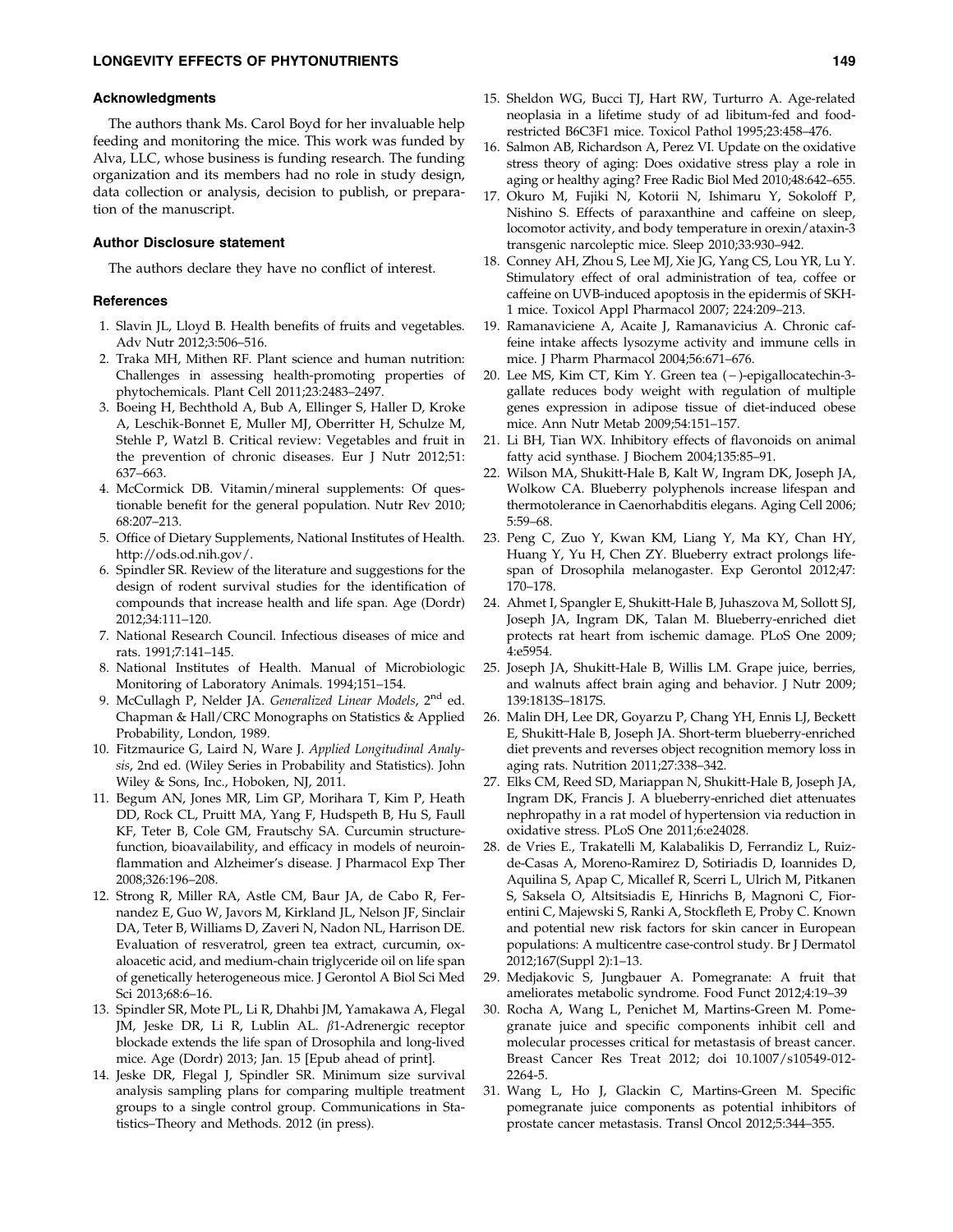- 32. Malik A, Afaq F, Sarfaraz S, Adhami VM, Syed DN, Mukhtar H. Pomegranate fruit juice for chemoprevention and chemotherapy of prostate cancer. Proc Natl Acad Sci USA 2005;102:14813–14818.
- 33. Adhami VM, Siddiqui IA, Syed DN, Lall RK, Mukhtar H. Oral infusion of pomegranate fruit extract inhibits prostate carcinogenesis in the TRAMP model. Carcinogenesis 2012; 33:644–651.
- 34. Lee KS, Lee BS, Semnani S, Avanesian A, Um CY, Jeon HJ, Seong KM, Yu K, Min KJ, Jafari M. Curcumin extends life span, improves health span, and modulates the expression of age-associated aging genes in Drosophila melanogaster. Rejuvenation Res 2010;13:561–570.
- 35. Xiang L, Nakamura Y, Lim YM, Yamasaki Y, Kurokawa-Nose Y, Maruyama W, Osawa T, Matsuura A, Motoyama N, Tsuda L. Tetrahydrocurcumin extends life span and inhibits the oxidative stress response by regulating the FOXO forkhead transcription factor. Aging (Albany NY) 2011;3: 1098–1109.
- 36. Shen LR, Xiao F, Yuan P, Chen Y, Gao QK, Parnell LD, Meydani M, Ordovas JM, Li D, Lai CQ. Curcuminsupplemented diets increase superoxide dismutase activity and mean lifespan in Drosophila. Age (Dordr ) 2012; Jun 1 [Epub ahead of print].
- 37. Liao VH, Yu CW, Chu YJ, Li WH, Hsieh YC, Wang TT. Curcumin-mediated lifespan extension in Caenorhabditis elegans. Mech Ageing Dev 2011;132:480–487.
- 38. Kitani K, Osawa T, Yokozawa T. The effects of tetrahydrocurcumin and green tea polyphenol on the survival of male C57BL/6 mice. Biogerontology 2007;8:567–573.
- 39. Scoparo CT, de Souza LM, Dartora N, Sassaki GL, Gorin PA, Iacomini M. Analysis of Camellia sinensis green and black teas via ultra high performance liquid chromatography assisted by liquid-liquid partition and two-dimensional liquid chromatography (size exclusion×reversed phase). J Chromatogr A 2012;1222:29–37.
- 40. Unno K, Takabayashi F, Yoshida H, Choba D, Fukutomi R, Kikunaga N, Kishido T, Oku N, Hoshino M. Daily consumption of green tea catechin delays memory regression in aged mice. Biogerontology 2007;8:89–95.
- 41. Fang SH, Hou YC, Chang WC, Hsiu SL, Chao PD, Chiang BL. Morin sulfates/glucuronides exert anti-inflammatory activity on activated macrophages and decreased the incidence of septic shock. Life Sci 2003;74:743–756.
- 42. Sivaramakrishnan V, Shilpa PN, Praveen Kumar VR, Niranjali DS. Attenuation of N-nitrosodiethylamine-induced hepatocellular carcinogenesis by a novel flavonol-Morin. Chem Biol Interact 2008;171:79–88.
- 43. Peng C, Chan HY, Li YM, Huang Y, Chen ZY. Black tea theaflavins extend the lifespan of fruit flies. Exp Gerontol 2009;44:773–783.
- 44. Abbas S, Wink M. Epigallocatechin gallate from green tea (Camellia sinensis) increases lifespan and stress resistance in Caenorhabditis elegans. Planta Med 2009;75: 216–221.
- 45. Brown MK, Evans JL, Luo Y. Beneficial effects of natural antioxidants EGCG and alpha-lipoic acid on life span and age-dependent behavioral declines in Caenorhabditis elegans. Pharmacol Biochem Behav 2006;85:620–628.
- 46. Zhang L, Jie G, Zhang J, Zhao B. Significant longevity-extending effects of EGCG on Caenorhabditis elegans under stress. Free Radic Biol Med 2009;46:414–421.
- 47. Rohdewald P. A review of the French maritime pine bark extract (Pycnogenol), a herbal medication with a diverse

clinical pharmacology. Int J Clin Pharmacol Ther 2002;40: 158–168.

- 48. Stough CK, Pase MP, Cropley V, Myers S, Nolidin K, King R, Camfield D, Wesnes K, Pipingas A, Croft K, Chang D, Scholey AB. A randomized controlled trial investigating the effect of Pycnogenol and Bacopa CDRI08 herbal medicines on cognitive, cardiovascular, and biochemical functioning in cognitively healthy elderly people: The Australian Research Council Longevity Intervention (ARCLI) study protocol (ANZCTR12611000487910). Nutr J 2012;11:11.
- 49. Benedetti MG, Foster AL, Vantipalli MC, White MP, Sampayo JN, Gill MS, Olsen A, Lithgow GJ. Compounds that confer thermal stress resistance and extended lifespan. Exp Gerontol 2008;43:882–891.
- 50. Surco-Laos F, Cabello J, Gomez-Orte E, Gonzalez-Manzano S, Gonzalez-Paramas AM, Santos-Buelga C, Duenas M. Effects of O-methylated metabolites of quercetin on oxidative stress, thermotolerance, lifespan and bioavailability on Caenorhabditis elegans. Food Funct 2011; 2:445–456.
- 51. Pietsch K, Saul N, Menzel R, Sturzenbaum SR, Steinberg CE. Quercetin mediated lifespan extension in Caenorhabditis elegans is modulated by age-1, daf-2, sek-1 and unc-43. Biogerontology 2009;10:565–578.
- 52. Spindler SR, Li R, Dhahbi JM, Yamakawa A, Sauer F. Novel protein kinase signaling systems regulating lifespan identified by small molecule library screening using Drosophila. PLoS One 2012;7:e29782.
- 53. Gordillo G, Fang H, Khanna S, Harper J, Phillips G, Sen CK. Oral administration of blueberry inhibits angiogenic tumor growth and enhances survival of mice with endothelial cell neoplasm. Antioxid Redox Signal 2009;11:47–58.
- 54. Oi Y, Hou IC, Fujita H, Yazawa K. Antiobesity effects of Chinese black tea (Pu-erh tea) extract and gallic acid. Phytother Res 2012;26:475–481.
- 55. Frydman-Marom A, Levin A, Farfara D, Benromano T, Scherzer-Attali R, Peled S, Vassar R, Segal D, Gazit E, Frenkel D, Ovadia M. Orally administrated cinnamon extract reduces beta-amyloid oligomerization and corrects cognitive impairment in Alzheimer's disease animal models. PLoS One 2011; 6:e16564.
- 56. Park HJ, DiNatale DA, Chung MY, Park YK, Lee JY, Koo SI, O'Connor M, Manautou JE, Bruno RS. Green tea extract attenuates hepatic steatosis by decreasing adipose lipogenesis and enhancing hepatic antioxidant defenses in ob/ob mice. J Nutr Biochem 2011;22:393–400.
- 57. Matsumori A, Higuchi H, Shimada M. French maritime pine bark extract inhibits viral replication and prevents development of viral myocarditis. J Card Fail 2007;13: 785–791.
- 58. Jeong SM, Kang MJ, Choi HN, Kim JH, Kim JI. Quercetin ameliorates hyperglycemia and dyslipidemia and improves antioxidant status in type 2 diabetic db/db mice. Nutr Res Pract 2012;6:201–207.
- 59. Wu WH, Wang SH, Kuan II, Kao YS, Wu PJ, Liang CJ, Chien HF, Kao CH, Huang CJ, Chen YL. Sesamin attenuates intercellular cell adhesion molecule-1 expression in vitro in TNF-alpha-treated human aortic endothelial cells and in vivo in apolipoprotein-E-deficient mice. Mol Nutr Food Res 2010;54:1340–1350.
- 60. Cechinel-Filho V, Vaz ZR, Zunino L, Calixto JB, Yunes RA. Antinociceptive and anti-oedematogenic properties of astilbin, taxifolin and some related compounds. Arzneimittelforschung 2000;50:281–285.